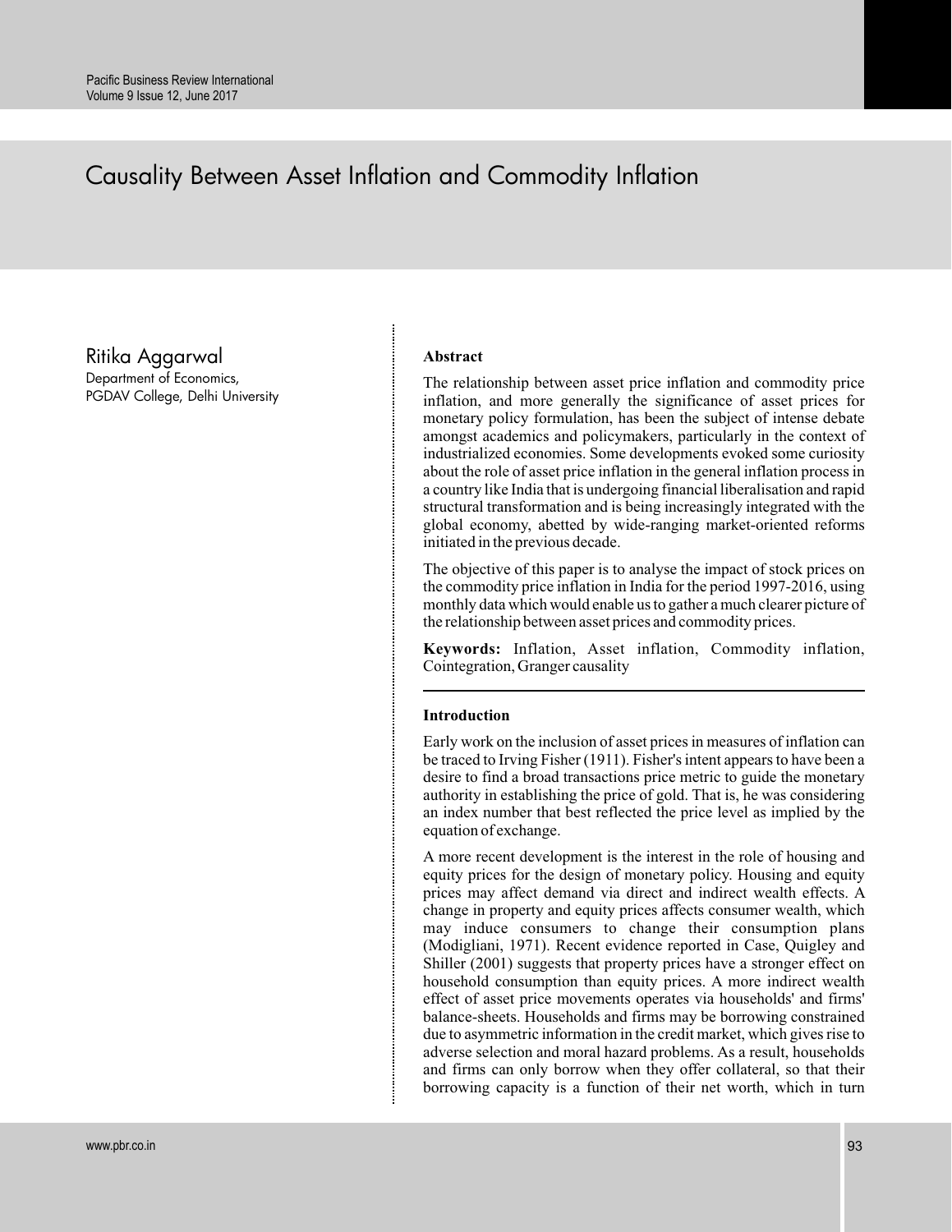depends on asset valuations. Share prices may provide a proxy for the net worth of listed companies. However, the balance sheet position of listed companies can, but does not necessarily have to be closely correlated with the balance sheet position of non-listed companies and of households. Property prices are likely to be a more useful indicator for the borrowing capacity of the private sector, since a large part of private sector credit is secured by real estate collateral.

Thus, from a theoretical point of view there seems to be a strong case also to consider property and share prices as determinants of aggregate demand, which would imply a direct reaction of monetary policy to movements in these asset prices. Cecchetti, Genberg, Lipsky and Wadwhani (2000) and Goodhart (2001) argue in favour of a direct response of monetary policy to asset price movements which are not in line with perceived fundamentals, while Bernanke and Gertler (1999) and Gertler, Goodfriend, Issing and Spaventa (1998) are more sceptical. The consequences of a direct response of monetary policy to asset prices is usually analysed based on calibrated models (see e.g. Bernanke and Gertler, 1999).

The financial crises in Japan during the early 1990s and, more recently, in Southeast Asia have only served to reinforce the concerns relating to asset prices, an upsurge in which had coexisted with low levels of commodity price inflation in those economies, apparently masking their impending and virulent collapse. More recently, the concerns relating to the sharp downturn in technology, media and telecommunications (TMT) stocks across the globe after their spectacular run-up, as well as evidence of the existence of strong links between asset (stock) prices and the real economy even in emerging market countries, have

fuelled the ongoing debate. Such developments evoked some curiosity about the role of asset price inflation in the general inflation process in a country like India that is undergoing financial liberalisation and rapid structural transformation and is being increasingly integrated with the global economy, abetted by wide-ranging market-oriented reforms initiated in the previous decade.

Asset prices have until recently and quite understandably given the nascency of the reform process, been somewhat ignored in the traditional explanations of the inflation process in India, viz. the monetarist and structuralist schools. Consequent upon the external payments crisis of 1990-91, a process of structural reforms was set in motion in India. With the advent of reforms, financial markets, including capital markets, have undergone significant liberalisation, mainly reflected in the deregulation of interest rates, the progressive latitude accorded to private sector entities, including foreign players, institutional changes and the development of new products. These changes have not only resulted in the rapid growth of financial markets but have also strengthened their interlinkages. At the same time, a distinct moderation in the commodity price inflation rate was witnessed during the second half of the 1990s, from its relatively high average level of 8 to 9% in the past, reflecting to some extent the salutary impact of the reform process.

The review of the vast literature suggests a negative relationship between asset price inflation and commodity price inflation. We try and capture this relationship while testing the nature and direction of causality between the two. By plotting our raw data for asset inflation and commodity inflation over the period 1997-2016, we are able to establish the negative relationship, as can be seen in Chart 1.



**Chart1: Trends In Asset Inflation Vs. Commodity Inflation (1997-2016)**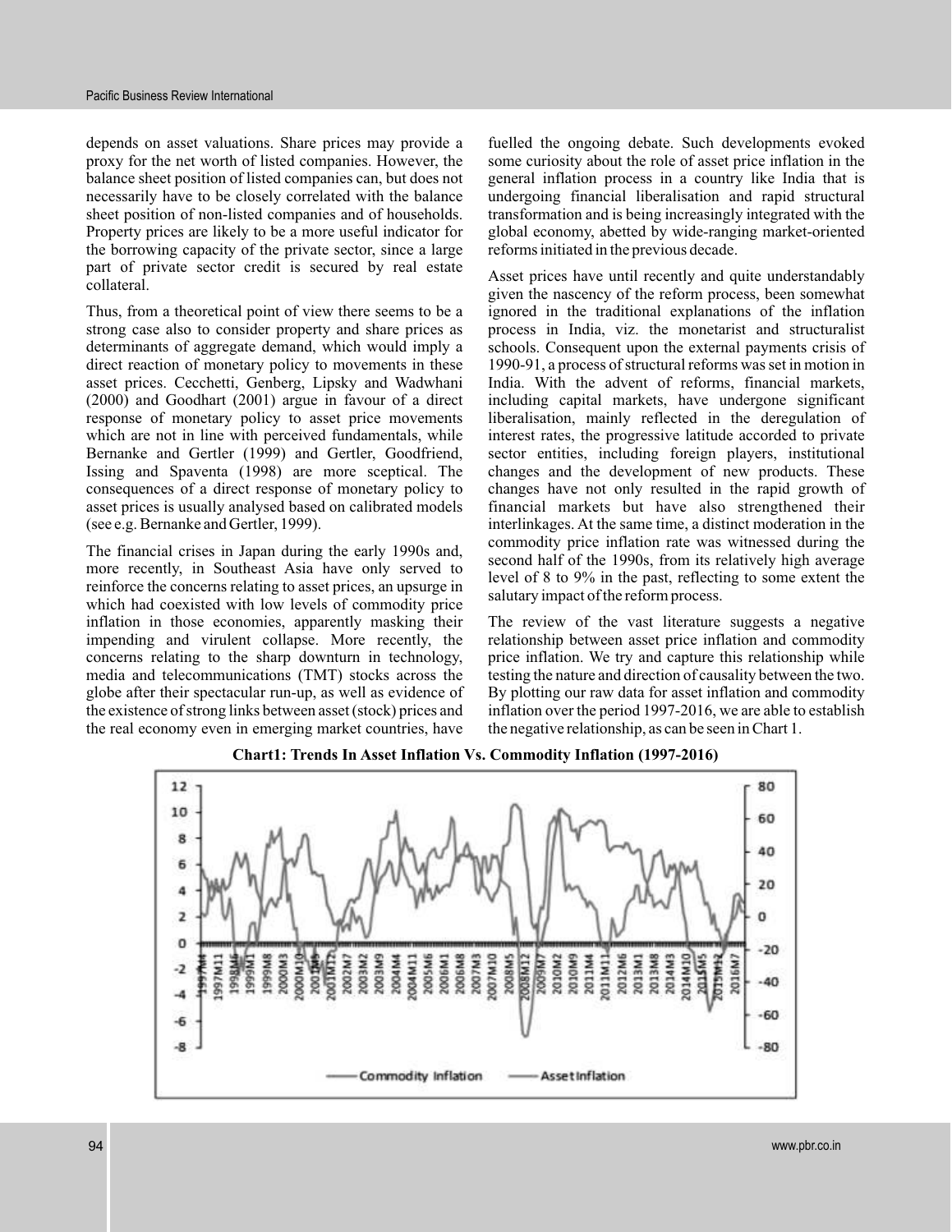The periods between 2000M6 (June 2010) and 2001M12 (December 2001) and between 2010M1 (January 2010) and 2013M6(June 2013) reflect peaks in commodity inflation and corresponding troughs are observable in asset inflation. Similarly, during periods of troughs in the commodity inflation, such as between 2014M10 (October 2014) and 2015M12 (December 2015), peaks are observed in the asset price inflation, thus indicating a negative relationship between the two variables.

## **Emprical ModelAnd Data Sources**

We construct a reduced form cointegrated vector autoregression model to study the importance of asset prices for commodity price inflation.

Commodity price inflation  $= f$  (asset price inflation, output growth, interest rate, money growth)

The importance of asset prices for commodity price inflation is explored by means of an unrestricted reduced form vector autoregression (VAR) model, in the tradition of Sims (1980).Accordingly, we construct a VAR model of the form:

 $Xt = B0 + C(L) Xt-1(1)$ 

where  $X$  is the vector of variables, and  $C(L)$  is a lagged polynomial operator of order N.

The choice of variables in our empirical investigation includes a proxy for commodity price inflation, a proxy for asset price inflation, the real output gap, a nominal interest rate, and a variable capturing monetary growth. We have taken equity as the chosen asset. The choice of the sample period is monthly data fromApril 1997 to November 2016.

Thus, the following variables have been taken into consideration.

GIIP: Output gap  $(Y - Y^*)$ : GDP numbers in India have been available at a quarterly frequency only in the recent period. Hence, we use the monthly index of industrial production (IIP) as the proxy for the activity variable. Since we have confined our analysis to the stock market, a much narrower notion of industrial activity has been adopted, namely IIP on account of manufacturing (Y). In order to construct an index of potential output, we have taken Hodrick-Prescott filtered values of Y (denoted by  $Y^*$ ), and taken the deviation of Y from Y\* as a measure of the output gap [Hodrick and Prescott (1997)].

Source: www.mospi.nic.in (CSO)

GWPI (Inflation): Corresponding to the measure of output, we take the wholesale price index (WPI) for manufactured products as the relevant price index and its rate of change as the measure of inflation.

Source: www.mospi.nic.in (CSO, price indices of manufactured product)

GBSE: Stock price inflation (S): This is taken as the rate of change in the BSE sensitive index (SENSEX).

Source: www.rbi.org. (Data on BSE index)

CMR: Interest rate (i): The weighted call money rate in the Bombay market is taken as the interest rate.

Source: www.rbi.org

GM3: Monetary growth rate (m): The growth rate of broad money, or M3, is taken as the monetary growth rate.

Source: www.rbi.org (monetary indices)

# **Methodology ForTesting**

## **Tests for Stationarity**

The first econometric step in estimation strategy is to test if the series are stationary. The classical regression model requires that the dependent and independent variables in a regression be stationary in order to avoid the problem of what Granger and Newbold (1974) called 'spurious regression'. Three different types of unit root testing have been conducted, Augmented Dickey Fuller (ADF), DF - GLS test, and Phillips-Peron test.Autocorrelation Functions (ACF) and Partial Autocorrelation Functions (PACF) are plotted for each variable to give the visual representation of the autocorrelation of the variables of interest. Through these graphs, we get a rough idea about the stationarity of the data series and the lag length to be used in testing for stationarity. However, as the graphs of the major variables show, there is no structural break in the data series, except of interest rates. Peron's Test for structural break is conducted for interest rates.

# **Johansen Cointegration Testing**

If the variables are nonstationary, we test for the possibility of a cointegrating relationship using the Johansen and Juselius (1990) methodology. If the variables are indeed cointegrated, we can construct a vector error-correction model that captures both the short run and long-run dynamics (Dua and Pandit, 2001). If two variables are cointegrated, i.e. they have a common trend, causality in the Granger (temporal) sense must exist in at least one direction (Granger, 1986; 1988). The concept of cointegration is that non-stationary time series are cointegrated if a linear combination of these variables is stationary. The cointegration requires the error term in the long-run relation to be stationary. Suppose there are two variables Yt and Xt and both follow I (1) process, Still the linear combination Ut  $= Yt - \Delta Xt$  is I (0). If so, both Yt and Xt are said to be cointegrated and 'a' is the cointegrating parameter.

The number of independent cointegrating vector is equal to the rank of matrix  $\pi$ , If rank of  $\pi = 0$ ; then  $\pi$  is a null matrix and equation turns out to be a VAR model, whereas If rank of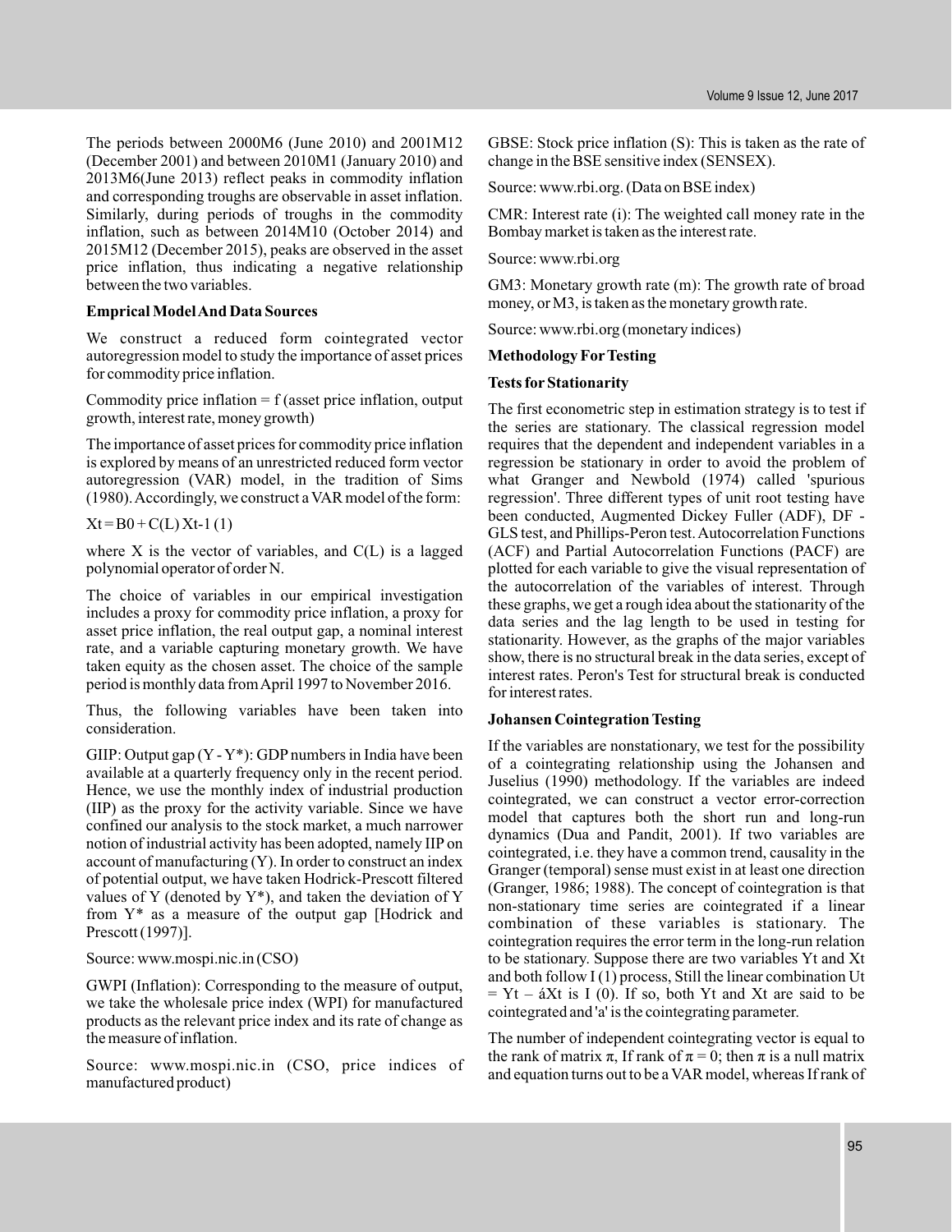$\pi$ =1, there is one cointegrating vector and  $\pi$  xt-1 is an error testing the significance of characteristic roots of  $\pi$ . correction term. Johansen suggests that it can be done by

Johansen suggests two test statistics to test the null hypothesis that numbers of characteristic roots are insignificantly different from unity.

$$
\Delta x_{1} = \pi x_{i-1} + \sum_{i=1}^{p-1} \pi_{i} \Delta x_{i-1} + z_{i}
$$
\n
$$
\lambda_{\text{meas}}(r) = -T \sum_{i=r+1}^{n} \ln (1 - \lambda_{i})
$$
\n
$$
\lambda_{\text{meas}}(r, r+1) = -T \ln(1 - \lambda_{r+1})
$$

where

λ i= estimated characteristic roots or Eigen values

 $T =$  the number of usable observations

 $\lambda$ trace test the null hypothesis  $r = 0$  against the alternative of r  $> 0$ 

 $\lambda$ max test the null hypothesis r = 0 against the alternative of r = 1. The concept of Granger causality is extended in the framework of a vector error correction model (VECM) to include the error correction term in addition to lagged variables of the variables (Dua and Pandit, 2001).

Johansen Cointegration Test has the following steps: (1) Assess the order of integration for each variable under consideration (2) Estimate cointegration regression and construct error correction model, using variables with same order of integration and analyze cointegrating vector (CV) 3) Do the Granger Causality test

Engle and Granger (1987) method finds out only one cointegrating vector through two step estimation approach. While on the other hand, a number of vectors can be found using maximum likelihood testing procedure suggested by Johansen (1988) and Johansen and Juselius (1990) in the VectorAutoregressive (VAR) representation.

The general form of VAR can be written as following:

$$
\Delta Y_{i} = k + \Gamma_{1} \Delta Y_{i-1} + ... + \Gamma_{p-1} \Delta Y_{i-p+1} + \Pi Y_{i-1} + z_{i}
$$

t-1 is an error where  $\Gamma$ 1, ... ... Γp-1 and Π are coefficient matrices; zt is a vector of white noise process and k contains all deterministic elements. VAR is useful in forecasting systems of interrelated time series and for analysing the dynamic impact of random disturbances on the system of variables. The VAR approach models every endogenous variable as a function of lagged values of all the endogenous variables in the system.

#### **ImpactAnalysis**

Impulse Response Functions (IRF) and Forecast Error Variance Decomposition (FEVD) are then estimated from the VAR system. The IRF trace the impact of one standard error change in the exogernous variable on the endogenous variable. The FEVD decomposes variations in an endogenous variable into component shocks giving information about the relative importance of each random shock to the variable. The FEVD tells us the proportion of movement in a sequence due to its "own" shocks versus the shocks due to other variables (Enders, 1995). The empirical validation of the model is carried out through cointegration analysis by estimating long-run relationship between the variables and the short-run dynamics employing VECM.

#### **Generating Series for Output Gap using Hodrick-Prescott Filter**

As explained above, we take Index of Industrial production as a proxy for output. In order to generate an index on potential output we use Hodrick-Prescott filter with a lambda of 14400 (since we are using monthly data). Then we take deviations from actual output to generate an index of output gap.

### **RESULTS**

#### **Tests for Stationarity**

#### **GWPI(INFLATION RATE)**

The ACF and PACF graphs show that the series is decaying geometrically and oscillating and first four lags are significant. Hence, we will take only four lags in the series. Both trend and intercept are significant. We undertake Augmented Dickey Fuller (ADF) test and start with the full model, and conduct unit root testing in sequential way. The following results come through:

| Only            |                    |                     |            |    |             |   |                           |
|-----------------|--------------------|---------------------|------------|----|-------------|---|---------------------------|
| Levels          |                    |                     |            |    |             |   |                           |
| <b>ADF</b> test |                    |                     |            |    |             |   |                           |
| <b>Test</b>     | Full               | Null:               | Only       | Ф1 | $a0=0$ : t- | T | Conclusion                |
| <b>Variable</b> | Model:             | $\gamma = a2 = 0$ : | Intercept: |    | test        |   | on Unit                   |
|                 |                    | $\Phi$ 3            | $\tau_\mu$ |    |             |   | root                      |
|                 | $\gamma=0: \tau_t$ |                     |            |    |             |   |                           |
| Calculated      | $-4.93$            |                     |            |    |             |   | Contains                  |
| $1\%$           | $-4.03$            |                     |            |    |             |   | no unit root<br>and drift |
| 5%              | $-3.445$           |                     |            |    |             |   |                           |
| 10%             | $-3.147$           |                     |            |    |             |   |                           |

The ADF test suggest that the series is stationary at levels and is hence I(0).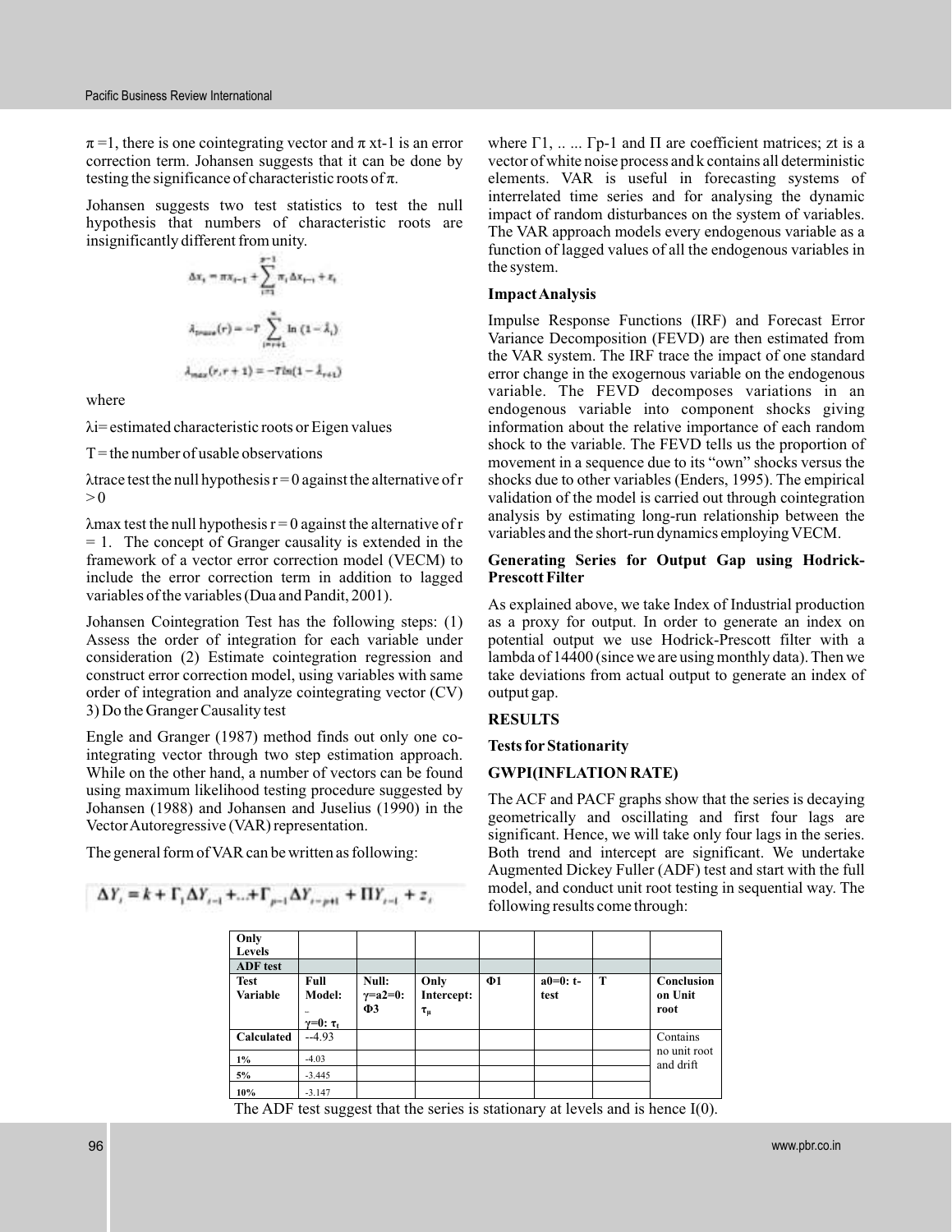# **GM3**

The ACF and PACF graphs show that the series is decaying geometrically and oscillating and only the first lag is significant. When we conducted serial correlation testing for

the residuals, it was found that it's better to go with no lags. Both trend and intercept are significant. We start with the full model, and conduct unit root testing in sequential way. The following results come through:

| Only<br>Levels                    |                                                               |                                          |                                    |           |                     |           |                               |
|-----------------------------------|---------------------------------------------------------------|------------------------------------------|------------------------------------|-----------|---------------------|-----------|-------------------------------|
| <b>ADF</b> test                   |                                                               |                                          |                                    |           |                     |           |                               |
| <b>Test</b><br><b>Variable</b>    | Full<br><b>Model:</b><br>Null: $\gamma=0$ :<br>$\tau_{\rm t}$ | Null:<br>$\gamma = a2 = 0$ :<br>$\Phi$ 3 | Only<br>Intercept:<br>$\tau_{\mu}$ | $\Phi$ 1  | $a0=0$ : t-<br>test | T         | Conclusion<br>on Unit<br>root |
| Calculated                        | $-2.0195$                                                     | 2.1888                                   | $-2.0864$                          | $-2.2199$ |                     | $-0.687$  | Contains<br>unit root         |
| $1\%$                             | $-4.029$                                                      | 8.73                                     | $-3.480$                           | 6.70      |                     | $-2.583$  | and drift                     |
| 5%                                | $-3.444$                                                      | 6.49                                     | $-2.883$                           | 4.71      |                     | $-1.943$  |                               |
| 10%                               | $-3.147$                                                      | 5.47                                     | $-2.579$                           | 3.86      |                     | $-1.6151$ |                               |
| <b>First</b><br><b>Difference</b> |                                                               |                                          |                                    |           |                     |           |                               |
| Calculated                        | $-13.7176$                                                    |                                          |                                    |           |                     |           | Contains                      |
| $1\%$                             | $-4.030$                                                      |                                          |                                    |           |                     |           | no unit root<br>and drift     |
| 5%                                | $-3.444$                                                      |                                          |                                    |           |                     |           |                               |
| 10%                               | $-3.147$                                                      |                                          |                                    |           |                     |           |                               |

The ADF test suggests that the series on growth rate of money supply is stationary at first difference. So it is I(1).

# **GIIP(OUTPUT GAP)**

The ACF and PACF graphs show that the series is decaying geometrically and upto 12 lags are significant. When we conducted serial correlation testing for the residuals, it was

found that it's better to go with twelve lags only. Both trend and intercept are significant. We start with the full model, and conduct unit root testing in sequential way. The following results come through:

| Only<br>Levels                 |                                                        |                                          |                                    |          |                     |   |                               |
|--------------------------------|--------------------------------------------------------|------------------------------------------|------------------------------------|----------|---------------------|---|-------------------------------|
| <b>ADF</b> test                |                                                        |                                          |                                    |          |                     |   |                               |
| <b>Test</b><br><b>Variable</b> | Full<br>Model:<br>Null: $\gamma=0$ :<br>$\tau_{\rm t}$ | Null:<br>$\gamma = a2 = 0$ :<br>$\Phi$ 3 | Only<br>Intercept:<br>$\tau_{\mu}$ | $\Phi$ 1 | $a0=0$ : t-<br>test | т | Conclusion<br>on Unit<br>root |
| Calculated                     | $-3.7620$                                              |                                          |                                    |          |                     |   | Contains<br>no unit root      |
| $1\%$                          | $-4.030$                                               |                                          |                                    |          |                     |   | and drift                     |
| 5%                             | $-3.444$                                               |                                          |                                    |          |                     |   |                               |
| 10%                            | $-3.147$                                               |                                          |                                    |          |                     |   |                               |

The ADF test suggests that at 5% level of significance, the series does not contain any unit root. Hence the series is stationary in levels.

# **GBSE**

The ACF and PACF graphs show that the series is decaying geometrically and first three lags are significant. When we conducted serial correlation testing for the residuals, it was

found that it's better to go with three lags only. Both trend and intercept are significant. We start with the full model, and conduct unit root testing in sequential way. The following results come through:

| Only<br>Levels          |                                                        |                                          |                                  |          |                    |          |                               |
|-------------------------|--------------------------------------------------------|------------------------------------------|----------------------------------|----------|--------------------|----------|-------------------------------|
| ADF test                |                                                        |                                          |                                  |          |                    |          |                               |
| <b>Test</b><br>Variable | Full<br>Model:<br>Null: $\gamma=0$ :<br>$\tau_{\rm t}$ | Null:<br>$\gamma = a2 = 0$ :<br>$\Phi$ 3 | Only<br>Intercept:<br>$\tau_\mu$ | $\Phi$ 1 | $a0=0: t-$<br>test | т        | Conclusion<br>on Unit<br>root |
| Calculated              | $-3.2794$                                              | 5.578                                    | $-3.319$                         | 5.51     | 5.72               | $-2.736$ | Contains<br>no unit root      |
| $1\%$                   | $-4.013$                                               | 8.73                                     | $-3.482$                         | 6.70     |                    | $-2.583$ | and drift                     |
| 5%                      | $-3.445$                                               | 6.49                                     | $-2.884$                         | 4.71     |                    | $-1.943$ |                               |
| 10%                     | $-3.147$                                               | 5.47                                     | $-2.5789$                        | 3.86     |                    | $-1.615$ |                               |

If we conduct sequential testing, we find that at the smallest model without trend and intercept the series turns out to be stationary in levels, hence it is I(0).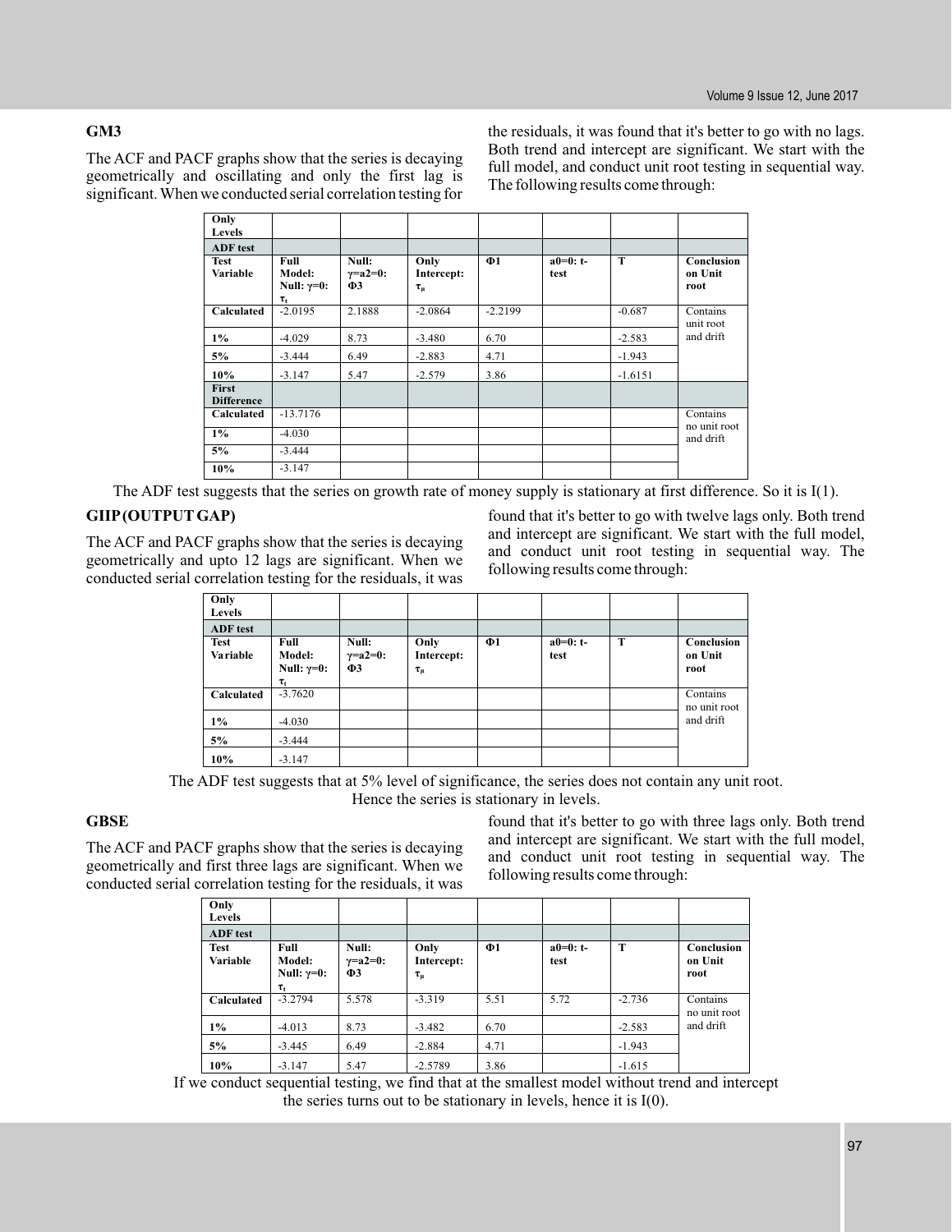# **CMR**

The ACF and PACF graphs show that the series is decaying geometrically and only the first lag is significant. When we conducted serial correlation testing for the residuals, it was

found that it's better to go zero lags only. Both trend and intercept are significant. We start with the full model, and conduct unit root testing in sequential way. The following results come through:

| Only<br>Levels          |                                                        |                                          |                     |                                  |          |                     |             |                               |
|-------------------------|--------------------------------------------------------|------------------------------------------|---------------------|----------------------------------|----------|---------------------|-------------|-------------------------------|
| <b>ADF</b> test         |                                                        |                                          |                     |                                  |          |                     |             |                               |
| <b>Test</b><br>Variable | Full<br>Model:<br>Null: $\gamma=0$ :<br>$\tau_{\rm t}$ | Null:<br>$\gamma = a2 = 0$ :<br>$\Phi$ 3 | $a0=0$ : t-<br>test | Only<br>Intercept:<br>$\tau_\mu$ | $\Phi$ 1 | $a0=0$ : t-<br>test | $\mathbf T$ | Conclusion<br>on Unit<br>root |
| Calculated              | $-3.842$                                               | 7.469                                    | 3.157               | $-3.874$                         |          |                     |             | Contains<br>no unit           |
| $1\%$                   | $-4.02$                                                | 8.73                                     |                     | $-3.476$                         |          |                     |             | root and                      |
| 5%                      | $-3.444$                                               | 6.49                                     |                     | $-2.88$                          |          |                     |             | drift                         |
| 10%                     | $-3.145$                                               | 5.47                                     |                     | $-2.577$                         |          |                     |             |                               |

If we conduct sequential testing, we find that at the smallest model without trend and intercept the series turns out to be stationary in levels, hence it is I(0).

# **Johansen Cointegration Test Results**

### **We follow the below mentioned steps:**

**Step 1:**Asses the order of integration for each variable under consideration. We conduct the lag selection tests to find the order of lag for the cointegrating model.

| Lag            | LogL                                                              | <b>LR</b> | <b>FPE</b> | AIC       | SC.       | HO        |  |  |  |
|----------------|-------------------------------------------------------------------|-----------|------------|-----------|-----------|-----------|--|--|--|
|                | $-2474.608$                                                       | NA        | 2291.674   | 21.92639  | 22.30241* | 22.07810  |  |  |  |
| $\overline{c}$ | $-2417.379$                                                       | 109.4391  | 1727.738*  | 21.64367* | 22.39572  | 21.94710* |  |  |  |
| 3              | $-2401.818$                                                       | 29.07314  | 1878.151   | 21.72648  | 22.85455  | 22.18162  |  |  |  |
| 4              | $-2369.225$                                                       | 59.46910  | 1759.422   | 21.65987  | 23.16396  | 22.26672  |  |  |  |
| 5              | $-2355.055$                                                       | 25.23287  | 1938.956   | 21.75486  | 23.63499  | 22.51344  |  |  |  |
| 6              | $-2338.633$                                                       | 28.52114  | 2097.296   | 21.83012  | 24.08626  | 22.74040  |  |  |  |
| 7              | $-2321.319$                                                       | 29.31274  | 2253.818   | 21.89753  | 24.52971  | 22.95954  |  |  |  |
| 8              | $-2298.275$                                                       | 38.00298* | 2306.862   | 21.91469  | 24.92289  | 23.12841  |  |  |  |
|                | * indicates lag order selected by the criterion                   |           |            |           |           |           |  |  |  |
|                | LR: sequential modified LR test statistic (each test at 5% level) |           |            |           |           |           |  |  |  |
|                | FPE: Final prediction error                                       |           |            |           |           |           |  |  |  |
|                | AIC: Akaike information criterion                                 |           |            |           |           |           |  |  |  |
|                | SC: Schwarz information criterion                                 |           |            |           |           |           |  |  |  |
|                | HQ: Hannan-Quinn information criterion                            |           |            |           |           |           |  |  |  |

# **Table 1: Lag Selection Tests**

The next step is to find the number of cointegrating vectors. Here, both the trace test and maximum eigenvalue test show the rejection of no cointegrating vector. However, both the tests signify the presence of one cointegrating vector.

### **Table 2: Trace Test And Max Eigenvalue Test To Ascertain The Number Of Cointegrating Vectors**

| <b>Unrestricted Cointegration Rank Test (Trace)</b> |                                                                        |           |                       |           |  |  |  |
|-----------------------------------------------------|------------------------------------------------------------------------|-----------|-----------------------|-----------|--|--|--|
| Hypothesized                                        |                                                                        | Trace     | 0.05                  |           |  |  |  |
| No. of $CE(s)$                                      | Eigenvalue                                                             | Statistic | <b>Critical Value</b> | $Prob.**$ |  |  |  |
|                                                     |                                                                        |           |                       |           |  |  |  |
| None*                                               | 0.167708                                                               | 93.38741  | 76.97277              | 0.0017    |  |  |  |
| At most 1                                           | 0.094756                                                               | 50.61528  | 54.07904              | 0.0984    |  |  |  |
| At most 2                                           | 0.055230                                                               | 27.41988  | 35.19275              | 0.2682    |  |  |  |
| At most 3                                           | 0.049364                                                               | 14.18221  | 20.26184              | 0.2771    |  |  |  |
| At most 4                                           | 0.010192                                                               | 2.386900  | 9.164546              | 0.7001    |  |  |  |
|                                                     | Trace test indicates 1 cointegrating eqn(s) at the 0.05 level          |           |                       |           |  |  |  |
|                                                     | * denotes rejection of the hypothesis at the 0.05 level                |           |                       |           |  |  |  |
|                                                     | **MacKinnon-Haug-Michelis (1999) p-values                              |           |                       |           |  |  |  |
|                                                     | <b>Unrestricted Cointegration Rank Test (Maximum Eigenvalue)</b>       |           |                       |           |  |  |  |
| Hypothesized                                        |                                                                        | Max-Eigen | 0.05                  |           |  |  |  |
| No. of $CE(s)$                                      | Eigenvalue                                                             | Statistic | Critical Value        | $Prob.**$ |  |  |  |
| None*                                               | 0.167708                                                               | 42.77213  | 34.80587              | 0.0046    |  |  |  |
| At most 1                                           | 0.094756                                                               | 23.19540  | 28.58808              | 0.2098    |  |  |  |
| At most 2                                           | 0.055230                                                               | 13.23767  | 22.29962              | 0.5337    |  |  |  |
| At most 3                                           | 0.049364                                                               | 11.79531  | 15.89210              | 0.1982    |  |  |  |
| At most 4                                           | 0.010192                                                               | 2.386900  | 9.164546              | 0.7001    |  |  |  |
|                                                     | Max-eigenvalue test indicates 1 cointegrating eqn(s) at the 0.05 level |           |                       |           |  |  |  |
|                                                     | * denotes rejection of the hypothesis at the 0.05 level                |           |                       |           |  |  |  |
| **MacKinnon-Haug-Michelis (1999) p-values           |                                                                        |           |                       |           |  |  |  |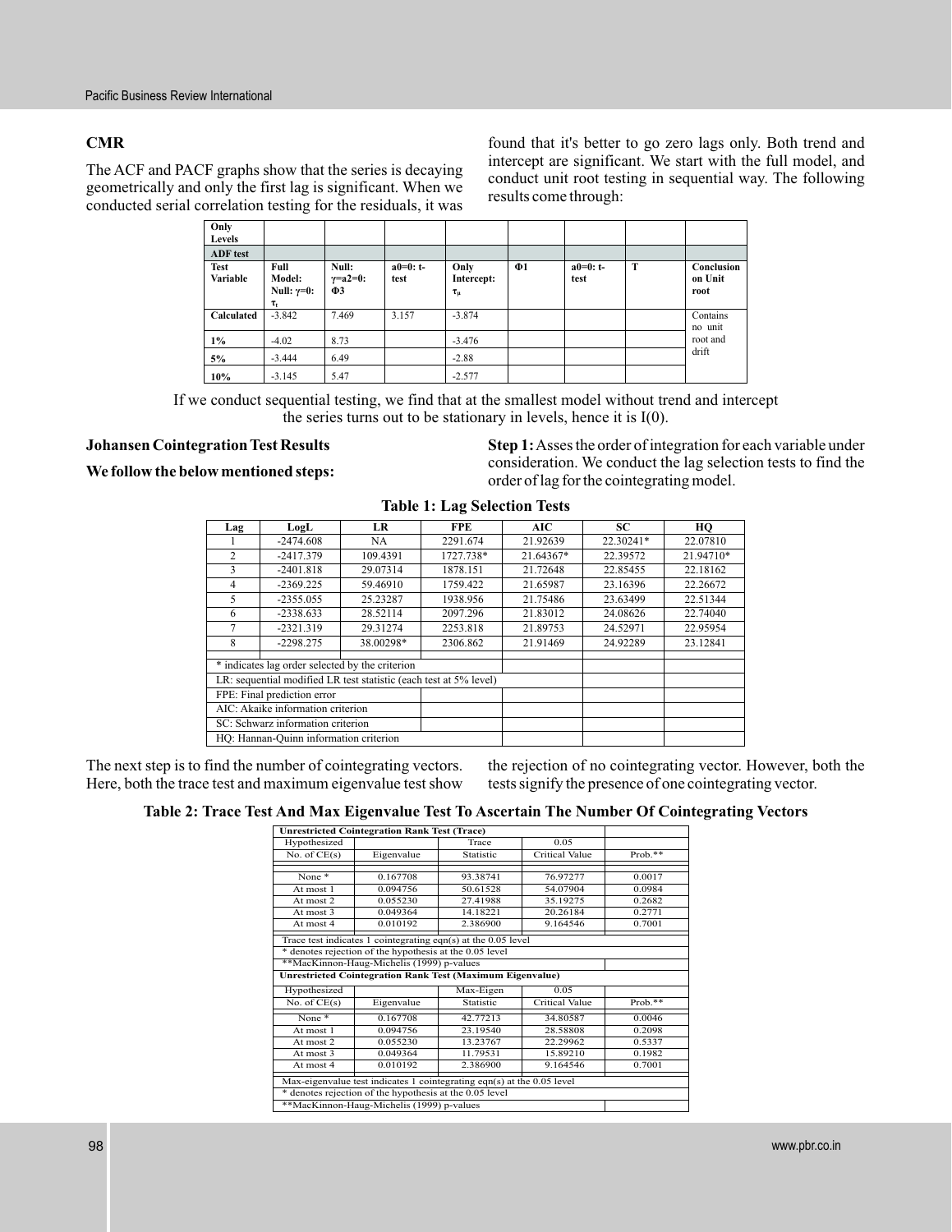**Step 2:** Estimate cointegration regression and construct error correction model, using variables with same order of integration as shown in table 3.

| 1 Cointegrating Equation(s):                                          |                                                         | Log likelihood | $-2462.317$ |            |             |
|-----------------------------------------------------------------------|---------------------------------------------------------|----------------|-------------|------------|-------------|
|                                                                       |                                                         |                |             |            |             |
| Normalized cointegrating coefficients (standard error in parentheses) |                                                         |                |             |            |             |
| <b>GWPI</b>                                                           | GIIP                                                    | <b>GBSE</b>    | GM3         | <b>CMR</b> | C           |
| 1.000000                                                              | 2.520258                                                | $-0.412418$    | $-2.282796$ | 4.400233   | $-9.080297$ |
|                                                                       | (0.54386)                                               | (0.10339)      | (0.66408)   | (0.97090)  | (11.8206)   |
|                                                                       |                                                         |                |             |            |             |
|                                                                       | Adjustment coefficients (standard error in parentheses) |                |             |            |             |
| D(GWPI)                                                               | $-0.008127$                                             |                |             |            |             |
|                                                                       | (0.00382)                                               |                |             |            |             |
| D(GIIP)                                                               | $-0.074878$                                             |                |             |            |             |
|                                                                       | (0.01617)                                               |                |             |            |             |
| D(GBSE)                                                               | $-0.068804$                                             |                |             |            |             |
|                                                                       | (0.04824)                                               |                |             |            |             |
| D(GM3)                                                                | 0.009362                                                |                |             |            |             |
|                                                                       | (0.00612)                                               |                |             |            |             |
| D(CMR)                                                                | $-0.037452$                                             |                |             |            |             |
|                                                                       | (0.01067)                                               |                |             |            |             |
|                                                                       |                                                         |                |             |            |             |

# **Table 3: Cointegrating Equation Normalised Wrt Gwpi**

The estimated long-run relationship is:

 $GWPI_1 = 2.520$  GIIP: - 0.412 GBSE: - 2.283 GM3: + 4.400CMR: - 9.080

**Step 3:** Do the Granger Causality test

**Table 4: Granger Causality Test**

| <b>Null Hypothesis:</b>          | Lags           | Obs | Chi-sq<br><b>Statistic</b> | Prob.  | <b>Decision</b>    |
|----------------------------------|----------------|-----|----------------------------|--------|--------------------|
| GIIP does not Granger Cause GWPI | $\overline{c}$ | 233 | 3.829155                   | 0.1474 | Do not reject null |
| GWPI does not Granger Cause GIIP |                |     | 0.385502                   | 0.8247 | Do not reject null |
| GBSE does not Granger Cause GWPI | $\overline{c}$ | 233 | 2.624637                   | 0.2692 | Do not reject null |
| GWPI does not Granger Cause GBSE |                |     | 8.747376                   | 0.0126 | Reject null        |
| GM3 does not Granger Cause GWPI  | $\overline{c}$ | 233 | 0.232222                   | 0.8904 | Do not reject null |
| GWPI does not Granger Cause GM3  |                |     | 8.929267                   | 0.0115 | Reject null        |
| CMR does not Granger Cause GWPI  | $\overline{c}$ | 233 | 0.121598                   | 0.9410 | Do not reject null |
| GWPI does not Granger Cause CMR  |                |     | 0.075713                   | 0.9629 | Do not reject null |
| GBSE does not Granger Cause GIIP | $\overline{c}$ | 233 | 0.773257                   | 0.6793 | Do not reject null |
| GIIP does not Granger Cause GBSE |                |     | 1.114963                   | 0.5726 | Do not reject null |
| GM3 does not Granger Cause GIIP  | $\overline{2}$ | 233 | 3.575280                   | 0.1674 | Do not reject null |
| GIIP does not Granger Cause GM3  |                |     | 1.227042                   | 0.5414 | Do not reject null |
| CMR does not Granger Cause GIIP  | $\overline{c}$ | 233 | 5.893691                   | 0.0525 | Reject null at 10% |
| GIIP does not Granger Cause CMR  |                |     | 1.839202                   | 0.3987 | Do not reject null |
| GM3 does not Granger Cause GBSE  | $\overline{c}$ | 233 | 1.212650                   | 0.5454 | Do not reject null |
| GBSE does not Granger Cause GM3  |                |     | 1.810015                   | 0.4045 | Do not reject null |
| CMR does not Granger Cause GBSE  | $\overline{c}$ | 233 | 0.102564                   | 0.9500 | Do not reject null |
| GBSE does not Granger Cause CMR  |                |     | 1.524018                   | 0.4667 | Do not reject null |
| CMR does not Granger Cause GM3   | $\overline{c}$ | 233 | 2.12234                    | 0.3460 | Do not reject null |
| GM3 does not Granger Cause CMR   |                |     | 2.48575                    | 0.2885 | Do not reject null |
|                                  |                |     |                            |        |                    |

The above results suggest that the null hypothesis of commodity price inflation not granger causing asset price inflation is getting rejected. Hence this supports our view that in the last two decades there is a linkage between commodity price inflation and asset price inflation, the

former granger causing the latter. This can be further reinforced with impulse responses and factor error variance decomposition. Results also suggest that commodity price inflation granger causes the growth of money supply.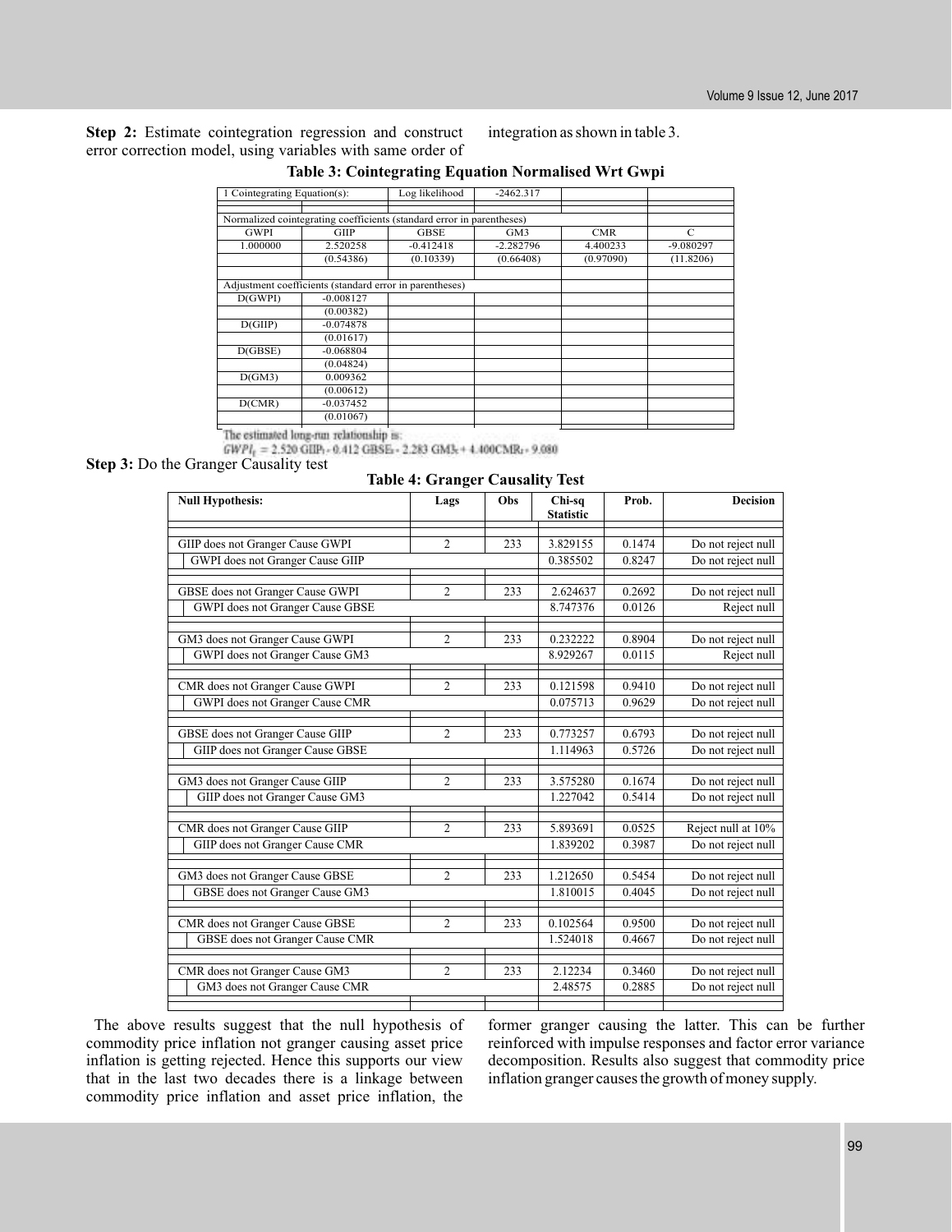### **Impulse Response Functions**

Response to Cholesky One S.D. Innovations +/- 2 S.E.



An IRF indicates the impact of an unanticipated one-unit change (one standard deviation) in the "impulse" variable on the "response" variable over the next several periods. Hence,

looking at the impulse response of GBSE to GWPI, a shock of one S.D. to GWPI is expected to lead to a change in GBSE of -0.75 units after 10 periods.

| Perio          | WI       | <b>GIIP</b> | <b>GBSE</b> | GM3      | <b>CMR</b> |
|----------------|----------|-------------|-------------|----------|------------|
| d              |          |             |             |          |            |
|                |          |             |             |          |            |
|                | 100.0000 | 0.000000    | 0.000000    | 0.000000 | 0.000000   |
| 2              | 98.42093 | 0.194145    | 1.073380    | 0.130024 | 0.181524   |
| 3              | 96.09085 | 0.169638    | 2.900744    | 0.214314 | 0.624459   |
| $\overline{4}$ | 93.17576 | 0.114855    | 5.108352    | 0.301321 | 1.299711   |
| 5              | 89.98278 | 0.090733    | 7.353295    | 0.415219 | 2.157971   |
| 6              | 86.81552 | 0.101311    | 9.468281    | 0.532935 | 3.081957   |
| 7              | 83.83711 | 0.138903    | 11.38747    | 0.645567 | 3.990947   |
| 8              | 81.12600 | 0.190517    | 13.08200    | 0.751698 | 4.849785   |
| 9              | 78.71323 | 0.249472    | 14.55681    | 0.848035 | 5.632456   |
| 10             | 76.59320 | 0.309700    | 15.83230    | 0.933671 | 6.331131   |
|                |          |             |             |          |            |

### **Factor Error Variance Decomposition**

# **Conclusion**

In this paper we try to find out a link between asset price inflation and commodity price inflation. This exercise was conducted on monthly data for Indian economy for the period April 1997 to November 2016. We model inflation of manufactured products as a proxy for commodity price inflation as a function of output gap (proxy was index for industrial production), growth of money supply, changes in

BSE sensitive index as a proxy for asset price inflation and call money rate. We find that all series are stationary at levels except growth of money supply. Hence we take a first difference of it in our model. Johansen's test for cointegration suggests that there is one cointegrating relationship between the variables. Tests for granger causality suggest that commodity price inflation granger causes stock price inflation. This result is reinforced by impulse responses and factor error variance decomposition.